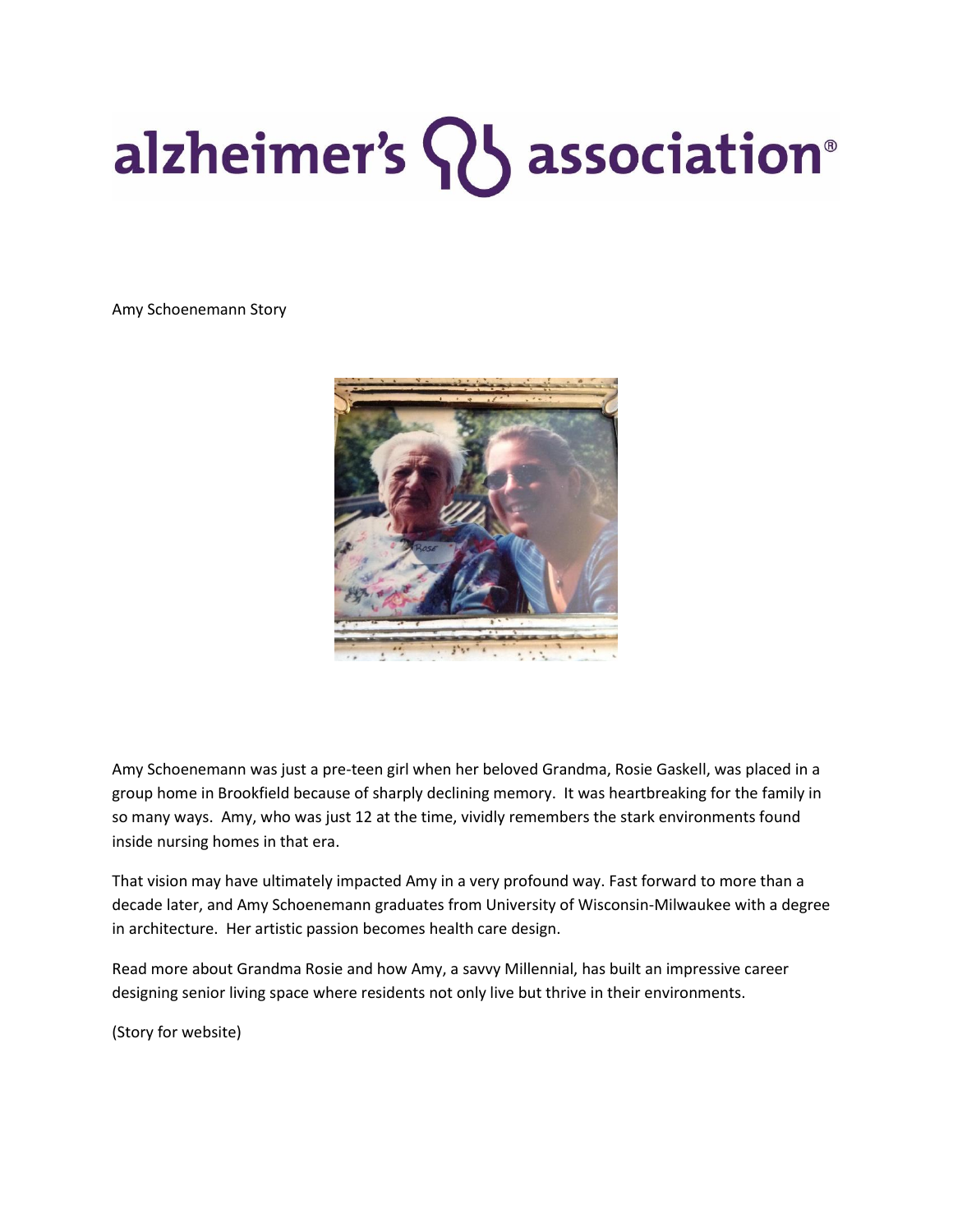"Grandma Rosie was one of those grandmas who was the heart of the home," said Amy Schoenemann, as she fondly remembered her grandmother. "Grandma's little two bedroom home on Milwaukee's south side was truly where all her children and grandchildren gathered."

Rosie Gaskell was an independent older woman who didn't drive. She lived alone after her husband passed away but had many family and friends who cared about her. Amy remembers Grandma Rosie as an "amazing cook." When she was in her early 70's Rosie's family began to witness some significant memory impairment. "Everyone started checking up on her," said Amy. "A frequent question that people would ask her, "What are you having for dinner" almost always brought the same answer – fried pork chops. Every day she would report making fried pork chops. One day a group of us cousins snuck up to her house, and ironically she was making fried pork chops!"

After some lengthy consideration, the family ultimately had to place Rosie in a group home in Brookfield as they were concerned for her health and safety. A year later, Rosie experienced congestive heart failure and her condition required her to be moved to a nursing home in Oconomowoc. Her memory had also declined sharply and she no longer remembered anyone's names. After several years at that facility, Rosie transitioned to a third facility on Milwaukee's south side. By this time, Amy was in high school and thinking about plans for college. She vividly remembers her thoughts about nursing homes in that era saying, "There were these cold, sterile 400 foot long hallways lined with resident rooms. And to match the unfriendly surroundings, there was often no programming for residents or ways to enrich their lives."

Amy's astute perception served her very well in college, as she majored in architecture and exhibited a special passion for senior care and health care design. "After graduation, I miraculously got a job at PDC Midwest," said Amy. "They focused exclusively on senior care design. We were doing work for numerous national senior care providers that wanted to expand their memory care and skilled nursing footprints across the their United States. We designed hundreds of senior communities and I was fortunate to have consulted with some of the industry's leading experts in memory care programming, design and operations. They had the visions, and we got to bring them to life."

Through these partnerships, Amy was involved in designing impactful communities to improve circadian rhythm and alleviate sundowning syndrome, design resident-friendly spaces, and incorporate state-ofthe-art technology to employ the newest resident programming initiatives. "The biggest reward is walking through a finished memory care building and seeing the residents thriving in a safe and enriching environment" said Amy. "During this post occupancy tour, we find out what was working and what is not working so we can then take that knowledge and move forward with new projects. In these exemplary care models, I witnessed residents singing, painting for Memories in the Making, which ultimately leads to happy families, and low resident and staff turnover. "

Amy now works for Capri Communities in real estate development where she is charged with expanding Capri's senior living portfolio. "Capri was one of my clients when I worked at PDC Midwest. They had a great team, a great culture, and they were always focused on developing the very best environments and care outcomes for their residents," said Amy. "Capri currently owns and manages 20 senior living